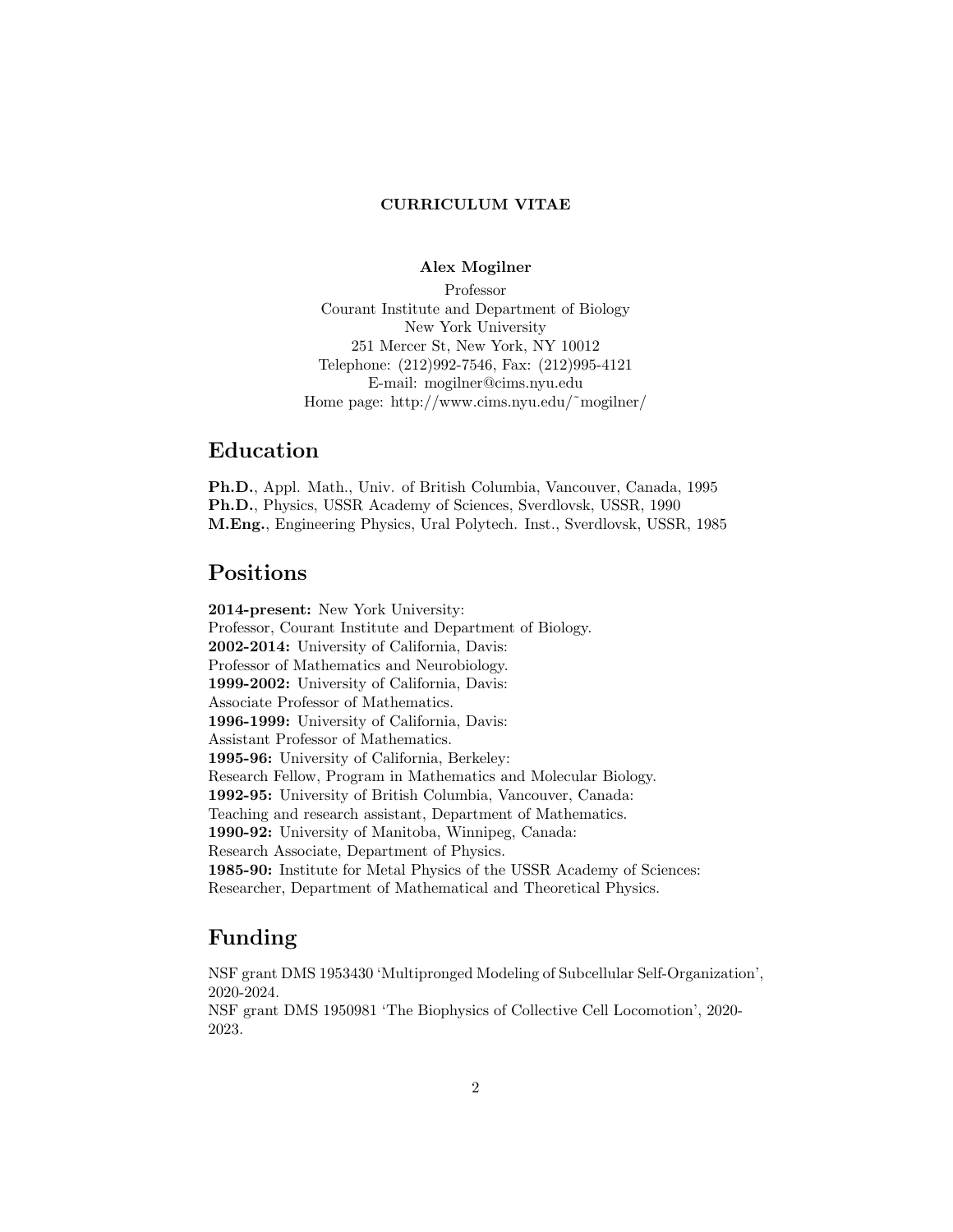US Army Office of Research grant W911NF-17-1-0417 'Mathematics of collective cell migration in electric field, 2017-2021.

NIH grant 1R01GM121971 'Sizing and Scaling in Functional Muscle Cells, 2017- 2022.

### Awards, honors, fellowships, grants

NIH RO1 grant NIGMS GM068952 'Mechanics of lamellipodial stability, turning and self-polarization'. 2011-2016.

NIH RO1 grant NIGMS GM068952-01 'Dynamics of Mitotic Spindle Morphogenesis'. 2003-2011.

BSF grant 'Lamellipodial fragments as a model system for cell motility'. 2010- 2019.

NSF Grants DMS 9707750, 1097749, 0315782, 0715729, 1118206 on mathematical models of cellular movements and mitotic spindle. 1997-2015.

NIH GLUE grant 'Cell Migration Consortium'. 2001-2011.

Plenary Symposium Lecturer, American Society for Cell Biology Meeting, San Diego, 2015.

DiPrima Lecturer, Rensselaer Polytechnic Institute, 2013.

Chancellor's Fellowship, University of California, Davis, 2000-2005.

Fellowship in Math and Mol Biol, Univ of California, Berkeley, 1995-96.

Excellence in Teaching Award, University of British Columbia, 1995.

### Recent invited talks at the conferences

1. Gordon Research Conference on Signaling by Adhesion Receptors (June 3, 2016, Bates College) Talk: Cell Motility from 2D to 3D. 2. Jacques Monod Conference (8-12 May, 2017, Roscoff, France) Talk: Multiple nuclei positioning and scaling in muscle cells. 3. The International Workshop on Cell Migration (12-14 June, 2017, Porto Alegre, Brazil) Talk: Design principles of actin treadmill. 4. 9th IUPAP International Conference on Biological Physics (5-9 June, 2017, Rio de Janeiro, Brazil) Talk: Cell migration as a free boundary problem. 5. NSF Workshop 'FINDING YOUR INNER MODELER(13 July, 2017, Chicago) Talk: Positioning and size scaling of nuclei in multinucleated muscle cells. 6. Conference 'Organization and Dynamics of Living Systems(25-30 September, 2017, Corsica) Talk: Positioning and size scaling of nuclei in multinucleated muscle cells. 7. Workshop 'PDE Models of Motility and Invasion in Active Biosystems(22-38 October, 2017, Oberwolfach)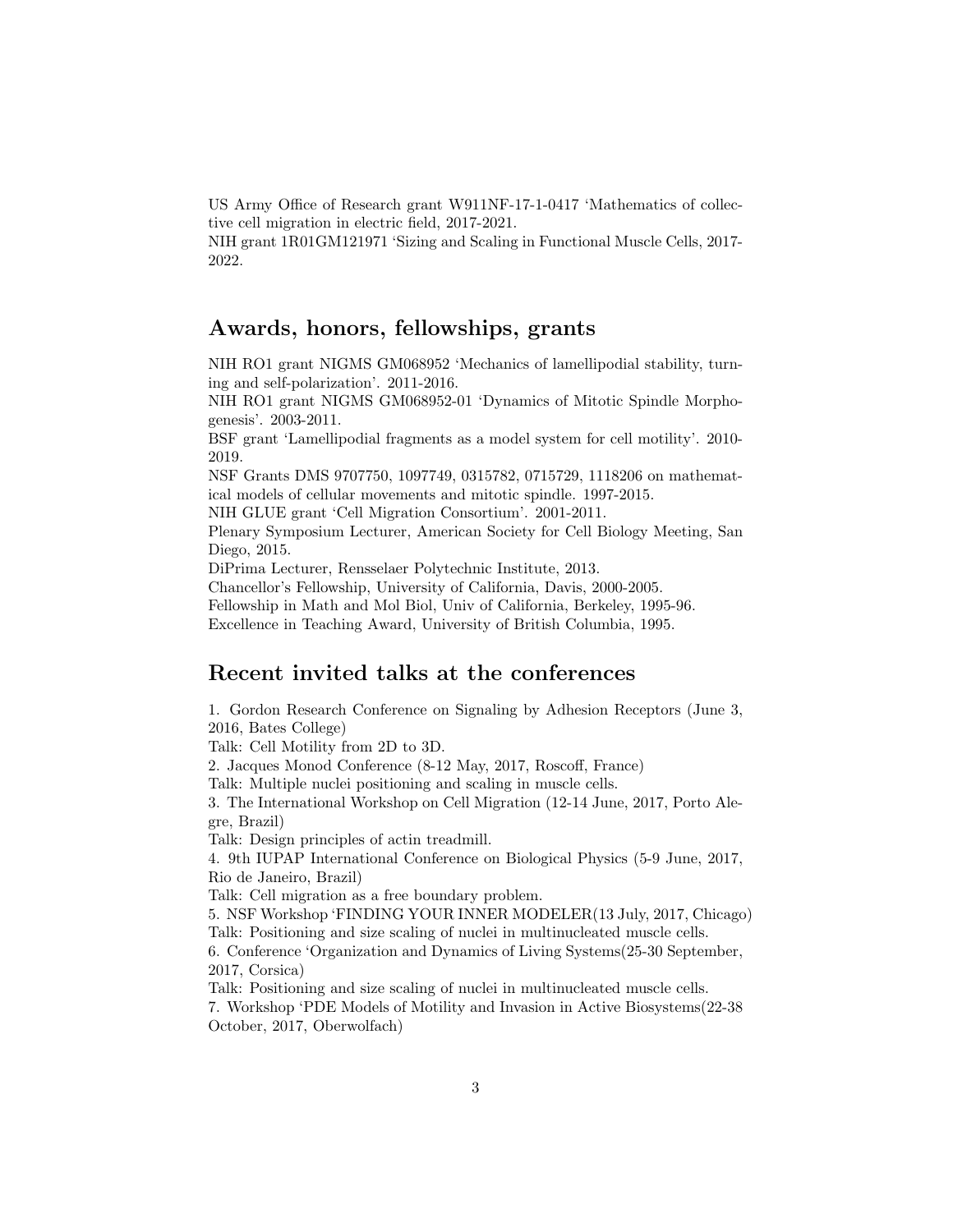Talk: Cell motility as a free boundary problem. .

8. Biophysical Society 62nd Annual Meeting (18-22 February, 2018, San Francisco)

Plenary Talk: Mechanics of Cell Self-Polarization and Turning

9. American Physical Society March Meeting 2018 (5-9 March, 2018, Los Angeles)

Invited Talk: Collective Cell Migration in Electric Field.

10. 'Mathematics of the Cell: Mechanical and Chemical Signaling across Scales Workshop (12-17 August, 2018, Banff)

Invited Talk: Scaling and positioning of multiple nuclei in muscle cell.

11. 'Inaugural Symposium, NSF-Simons Center for Multiscale Cell Fate Research (1-2 October, 2018, UC Irvine)

Invited Talk: Scaling and positioning of multiple nuclei in muscle cell.

12. Conference 'Mathematics of Living Matter (16-18 October, 2018, Penn State U)

Invited Talk: Scaling and positioning of multiple nuclei in muscle cell.

13. Conference 'Mitotic spindle: From living and synthetic systems to theory (24-27 March, 2019, Split, Croatia)

Invited Talk: Feedbacks between geometry, mechanics and polarity sorting ensure rapid and precise spindle assembly.

14. Conference 'Multiscale modeling in biology (20-22 May, 2019, Minneapolis) Invited Talk: Modeling the simplest case of collective cell migration.

15. Conference 'Bridging Cellular and Tissue Dynamics from Normal Development to Cancer: Mathematical, Computational, and Experimental Approaches (16-21 June, 2019, Banff)

Invited Talk: Feedbacks between geometry, mechanics and polarity sorting ensure rapid and precise spindle assembly.

# Recent organized courses, sessions and conferences; series of lectures and mini-courses

1. Organizer of the international meeting "From Motors to Morphogenesis" at Berkeley (May 30-31, 2009).

2. Teacher of the "Applied Mathematics and Modeling" course at Math Dept, National University of Laos (August, 2009)

3. Organizer of the mini-symposium "Cell Migration" at Annual Meeting of the American Society for Cell Biology, Denver (December 7-10, 2011)

4. Lecturer at the summer school 'Quantitative Physics-Based Multiscale Modeling of Biological Processes'. Porto Allegre, Brazil (July 14-20, 2013)

5. Organizer of the International Workshop 'Mathematics of the Cell: Integrating Genes, Biochemistry and Mechanics'. Banff, Canada (September 7-12, 2014)

6. Lecturer at the summer schools 'Modelling Cellular system in Space and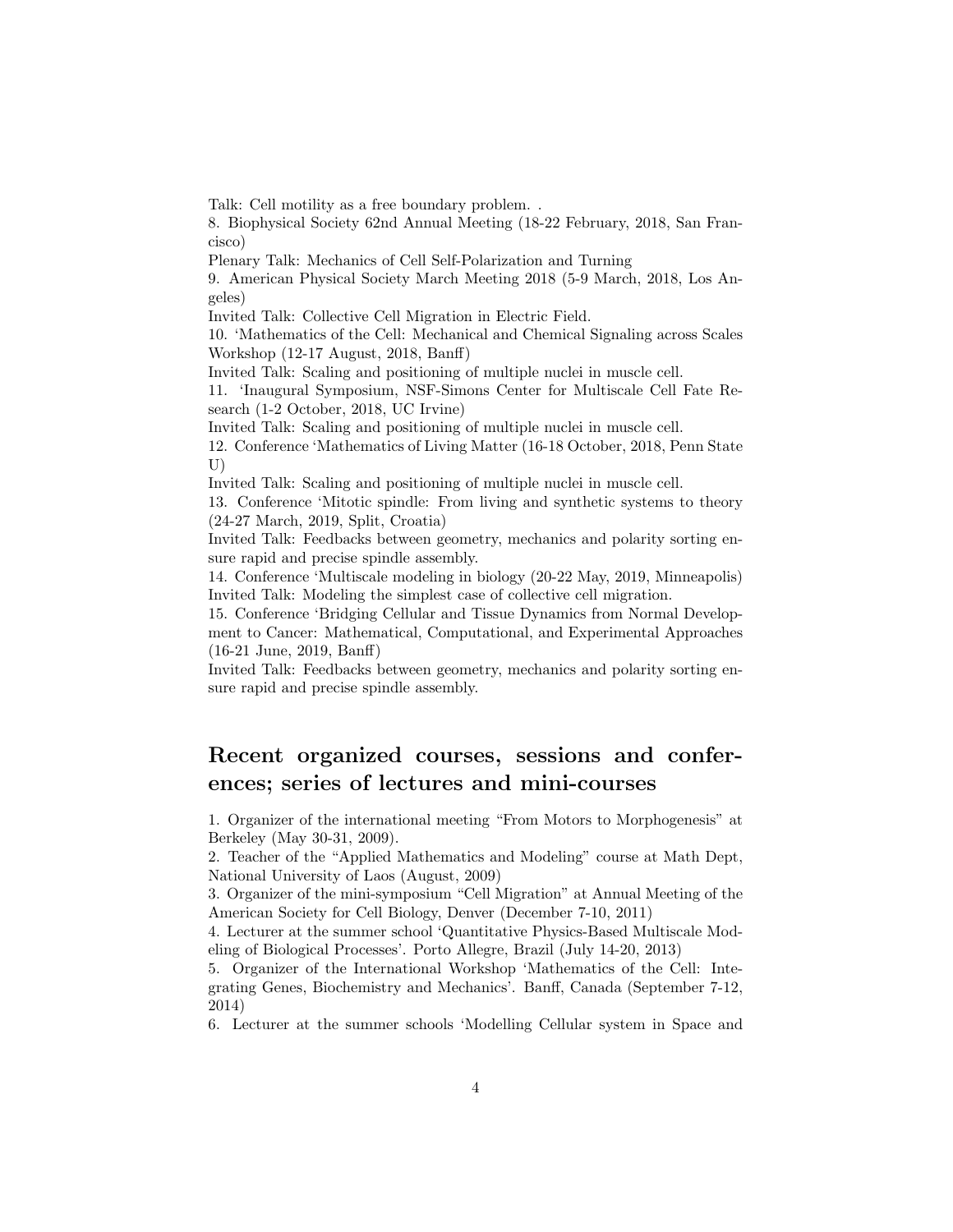Time'. Porquerolles, France (October 5-11, 2014 and October 19-26, 2016) 7. Lecturer at the EMBO practical course 'Multilevel Modelling of Morphogenesis. John Innes Centre, Norwich, UK (July 16-24, 2017)

### Professional activities

- Member of Faculty Opinions (2020-)

- Chair of NIH panel "Modeling and Analysis of Biological Systems" (2008- 2010), member of NSF panel (2010)

- Editorial Board Member, Journal of Cell Biology (2015-).
- Editorial Board Member, Molecular Biology of the Cell (2011-).
- Editorial Board Member, Current Biology (2018-).
- Editorial Board Member, Cell (2008-2019).
- Editorial Board Member, Biophysical Journal (2004-2010).
- Editorial Board Member, Journal of Theoretical Biology (1998-2004).
- Associate Editor, Bulletin of Mathematical Biology (2006-2019).

### Postdoctoral associates

Eric Marland (1998-2000), Diana Verzi (2000-2001), Eric Cytrynbaum (2001- 2004), Revathi Ananthakrishnan (2003-2006), Mark Dayel (2006), Ingrid Brust-Mascher (2005-2006, co-advised with Jon Scholey), Boris Rubinstein (2002- 2007), Joseph Fass (2005-2007), Assaf Zemel (2006-2008), Patrizia Sommi (2002- 2008, co-advised with Jon Scholey), Gul Civelekoglu (2002-2010), Raja Paul (2007-2009), Ambarish Kunwar (2008-2011), Jun Allard (2011-2013), Kripa Gowrishankar (2011-2013), Wanda Strychalski (2009-2013, co-advised with Bob Guy), Jie Zhu (2008-2014), Kun-Chun Lee (2008-2014), Erin Craig (2009-2014), Yao-Hui Sun (2010-2018, co-advised with Min Zhao), Dietmar Oelz (2013-2016), Le Yang (2014-2016, co-advised with Bob Guy), Angelika Manhart (2016-2018), Calina Copos (2017-2020), Haicen Yue (2018-2020), Chris Miles (2018-).

#### Graduate students

- Ms. Nicole London (M.Sc.), Math, UCD, 1999-2001.
- Ms. Hanan Souki (M.Sc.), Math, UCD, 2001-2002.
- Dr. Barbara Mazzag (Ph.D.), Math, UCD, 1997-2002.
- Dr. Angela Gallegos (Ph.D.), Math, UCD, 2002-2005.
- Dr. Kami Larripa (Ph.D.), Math, UCD, 2002-2006.

Dr. Dhanya Cheerambathur (Ph.D.), Molecular and Cell Biology, UCD, 2005- 2007, co-advised with Jon Scholey.

Dr. Roy Wollman (Ph.D.), Molecular and Cell Biology, UCD, 2003-2008, coadvised with Jon Scholey.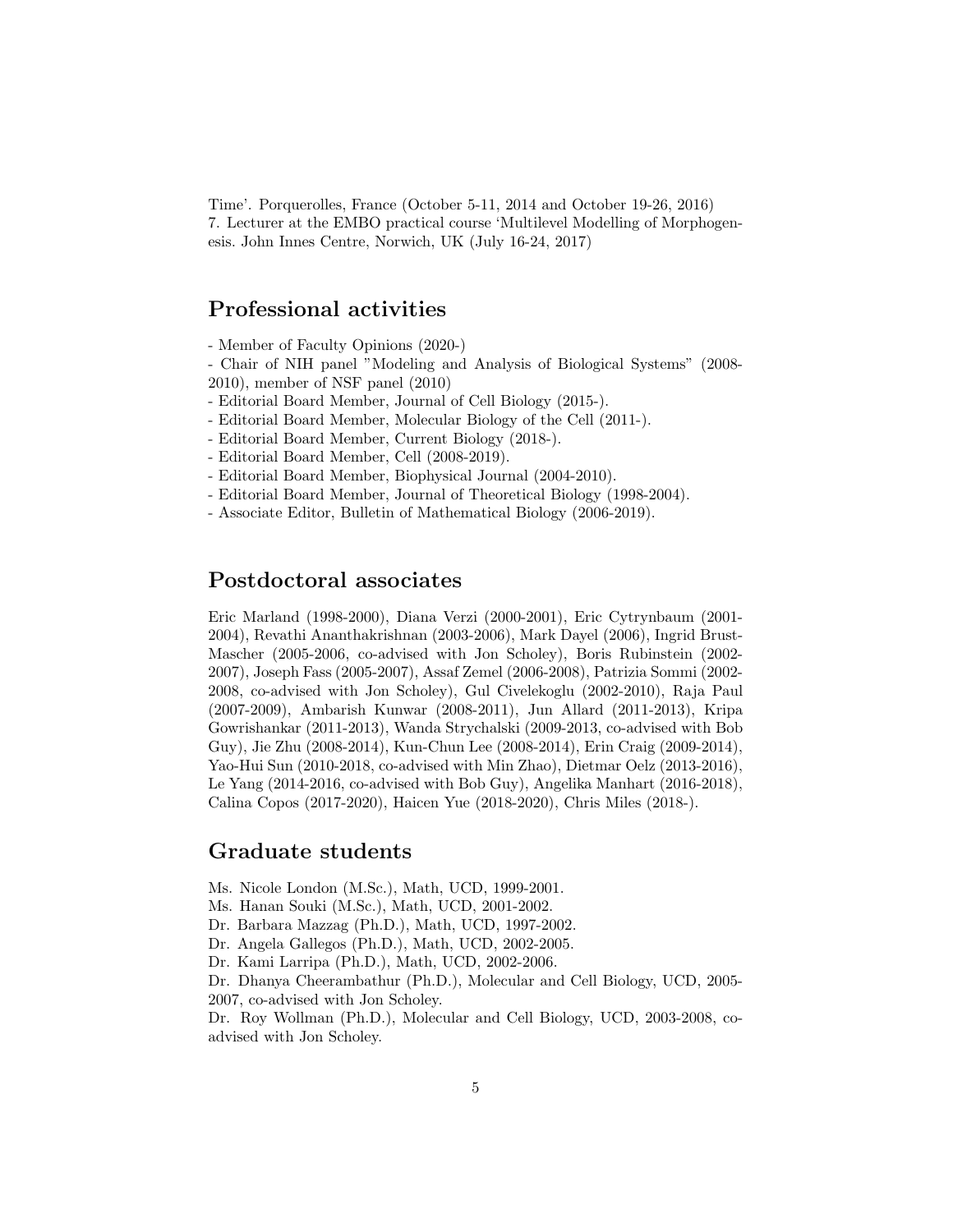Dr. Stephanie Pullford (Ph.D.), Mechanical and Aeronautical Engineering, UCD, 2009-2013.

Dr. Ben Fogelson (Ph.D.), Math, NYU, 2010-2016.

Ondrej Maxian (Ph.D.), Math, NYU, 2018-, co-advised with C. Peskin and A. Donev.

## Cover Articles, Press Coverage, H-index, citations

– Profiles in the April 18, 2014, issue of the Journal of Cell Biology:

http://jcb.rupress.org/content/205/2/130

and in the October 7, 2019, issue of the Current Biology:

https://www.cell.com/current-biology/pdf/S0960-9822(19)30957-1.pdf

– Three of our papers had a cover image: December 15, 2010 issue of the Molecular Biology of the Cell; November 2015 issue of the Nature Cell Biology; and September 23 issue of the Cell Systems

– A number of papers were highlighted in Nature, Cell, Nature Methods, Current Biology, etc. See, for example:

http://www.nature.com/nature/journal/v461/n7264/full/461572a.html

http://download.cell.com/pdf/PIIS0092867411008774.pdf?intermediate=true http://www.cell.com/current-biology/fulltext/S0960-9822(16)31388-4

– Our research was highlighted in a paper in Biomedical Computation Review (story by K. Sainani The Cell in 2010: A Modeling Odyssey in Spring 2010)

– Our work on actin waves was highlighted in Knowable Magazine by Adam Mann:

https://www.knowablemagazine.org/article/living-world/2020/cell-oscillations – Two of our papers with G. Oster are highlighted as 'BJ Classics; see:

Bending, Pushing, and Ratcheting It Up: Memories of a Modeling Effort. Mogilner A., and Theory from the Oster Laboratory Leaps Ahead of Experiment in Understanding Actin-Based Cellular Motility. Pollard TD. Biophys J. 2016 Oct 18;111(8):1589-1594.

(story by K. Sainani The Cell in 2010: A Modeling Odyssey in Spring 2010)

– 14 papers were recommended on 'Faculty Opinions/F1000' web site.

– H-index is 67 (according Google Scholar)

– Total number of citations is approximately 15000 (according Google Scholar)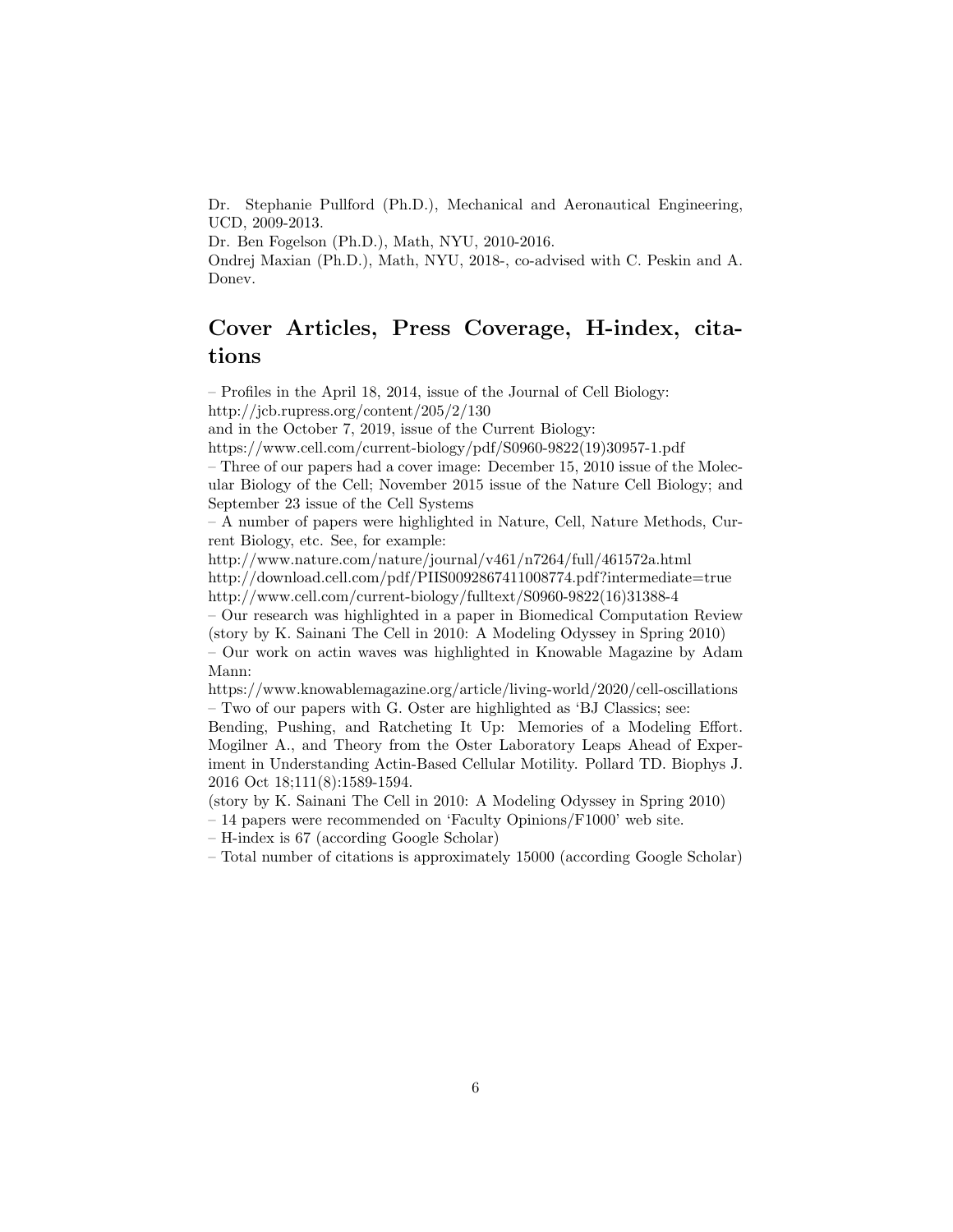# Selected Publications (out of 150)

- [1] A.Mogilner, L.Edelstein-Keshet, Selecting a common direction. I. How orientational order can arise from simple contact responces between interacting cells, Journal of Mathematical Biology, 33: 619-660 (1995).
- [2] A.Mogilner, L.Edelstein-Keshet, G.B.Ermentrout, Selecting a common direction. II. Peak-like solutions representing total alignment of cell clusters, Journal of Mathematical Biology, 34: 811-842 (1996).
- [3] A.Mogilner, L.Edelstein-Keshet, Spatio-angular order in populations of selfaligning objects: formation of oriented patches, Physica D, 89: 346-367 (1996).
- [4] A. Mogilner, G.Oster, Cell motility driven by actin polymerization, Biophysical Journal, 71: 3030-3045 (1996).
- [5] A. Mogilner, G.Oster, The physics of lamellipodial protrusion, European Biophysics Journal, 25: 47-53 (1996).
- [6] H.-Y. Wang, T. Elston, A. Mogilner, G.Oster, Force generation in RNA Polymerase, Biophysical Journal, 74: 1186-1202 (1998).
- [7] E. Geigant, K. Ladizhansky, A. Mogilner, An integro-differential model for orientational distribution of F-actin in cells, SIAM Journal of Applied Mathematics, 59: 787-809 (1998).
- [8] A. Mogilner, G.Oster, The polymerization ratchet model explains the forcevelocity relation for growing microtubules, European Biophysics Journal, 28: 235-242 (1999).
- [9] A.Mogilner, L.Edelstein-Keshet, A non-local model for a swarm, Journal of Mathematical Biology, 38: 534-570 (1999).
- [10] O. Igoshin, A. Mogilner, R. Welch, D. Kaiser, G. Oster, Pattern formation and traveling waves in myxobacteria: Theory and modeling. Proc. Nat. Acad. Sci. USA, **98**: 14913-14918 (2001).
- [11] D. Bottino, A. Mogilner, T. Roberts, M. Stewart, G. Oster, How nematode sperm crawl. J. Cell Science, 115: 367-384 (2002).
- [12] A. Mogilner, L. Edelstein-Keshet, Regulation of Actin Dynamics in Rapidly Moving Cells: A Quantitative Analysis. Biophys. J., 83: 1237-1258 (2002).
- [13] E. Cytrynbaum, J. Scholey, A. Mogilner, A force balance model of early spindle pole separation in Drosophila Embryos. Biophys. J., 84: 757-769 (2003).
- [14] A. Mogilner, G. Oster, Force generation by actin polymerization II: The elastic ratchet and tethered filaments. Biophys. J., 84: 1591-1605 (2003).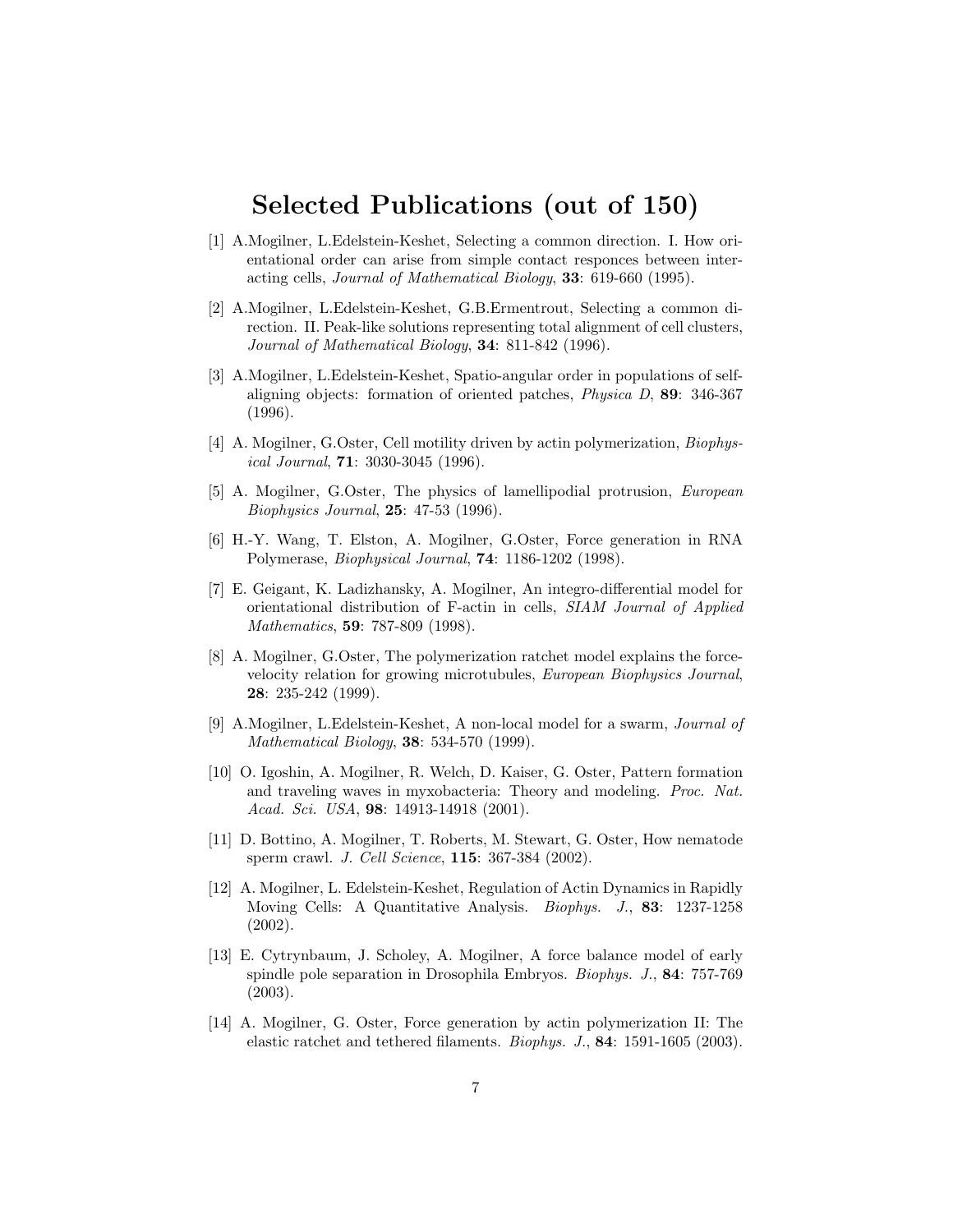- [15] J. M. Scholey, I. Brust-Mascher, A. Mogilner, Cell division. Nature, 422: 746-752 (2003).
- [16] A. Mogilner, L. Edelstein-Keshet, L. Bent, A. Spiros, Mutual interactions, potentials, and individual distance in a social aggregation. J. Math. Biol., 47: 353-389 (2003).
- [17] A. Mogilner, G. Oster, Polymer Motors: Pushing out the Front and Pulling up the Back. Curr. Biol., 13: R721-R733 (2003).
- [18] A. Mogilner, G. Oster, Shrinking Gels Pull Cells. Science, 302: 1340-1341 (2003).
- [19] E. Cytrynbaum, V. Rodionov, A. Mogilner, Computational model of dyneindependent self-organization of microtubule asters. J. Cell Sci., 117: 1381-1397 (2004).
- [20] I. Brust-Mascher, G. Civelekoglu-Scholey, M. Kwon, A. Mogilner and J. M. Scholey, Model for anaphase B: Role of three mitotic motors in a switch from poleward flux to spindle elongation PNAS, 101: 15938-15943 (2004).
- [21] I. L. Novak, B. M. Slepchenko, A. Mogilner, L. M. Loew, Cooperativity between cell contractility and adhesion, Phys. Rev. Lett., 93: 268109 (2004).
- [22] B. Rubinstein, K. Jacobson, A. Mogilner, Multiscale Two-Dimensional Modeling of a Motile Simple-Shaped Cell. SIAM J. MMS, 3: 413-439  $(2005).$
- [23] R. Wollman, E. N. Cytrynbaum, J. T. Jones, T. Meyer, J.M. Scholey, A. Mogilner, Efficient chromosome capture requires a bias in the "Searchand-Capture" process during mitotic spindle assembly. Curr. Biol., 15: 828-832 (2005).
- [24] A. Mogilner and B. Rubinstein, The Physics of Filopodial Protrusion, Biophys. J., 89: 782-795 (2005).
- [25] E. N. Cytrynbaum, P. Sommi, I. Brust-Mascher, J.M. Scholey, A. Mogilner, Early Spindle Assembly in Drosophila Embryos: Role of a Force-balance Involving Cytoskeletal Dynamics and Nuclear Mechanics, Mol. Biol. Cell, 16: 4967-4981 (2005).
- [26] V. Malikov, E. N. Cytrynbaum, A. Kashina, A. Mogilner, V. Rodionov, Centering of a radial microtubule array by translocation along microtubules spontaneously nucleated in the cytoplasm, Nature Cell Biol., 7: 1213-1218 (2005).
- [27] A. Mogilner, On the Edge: Modeling Protrusion, Curr. Opin. Cell Biol., 18: 32-39 (2006).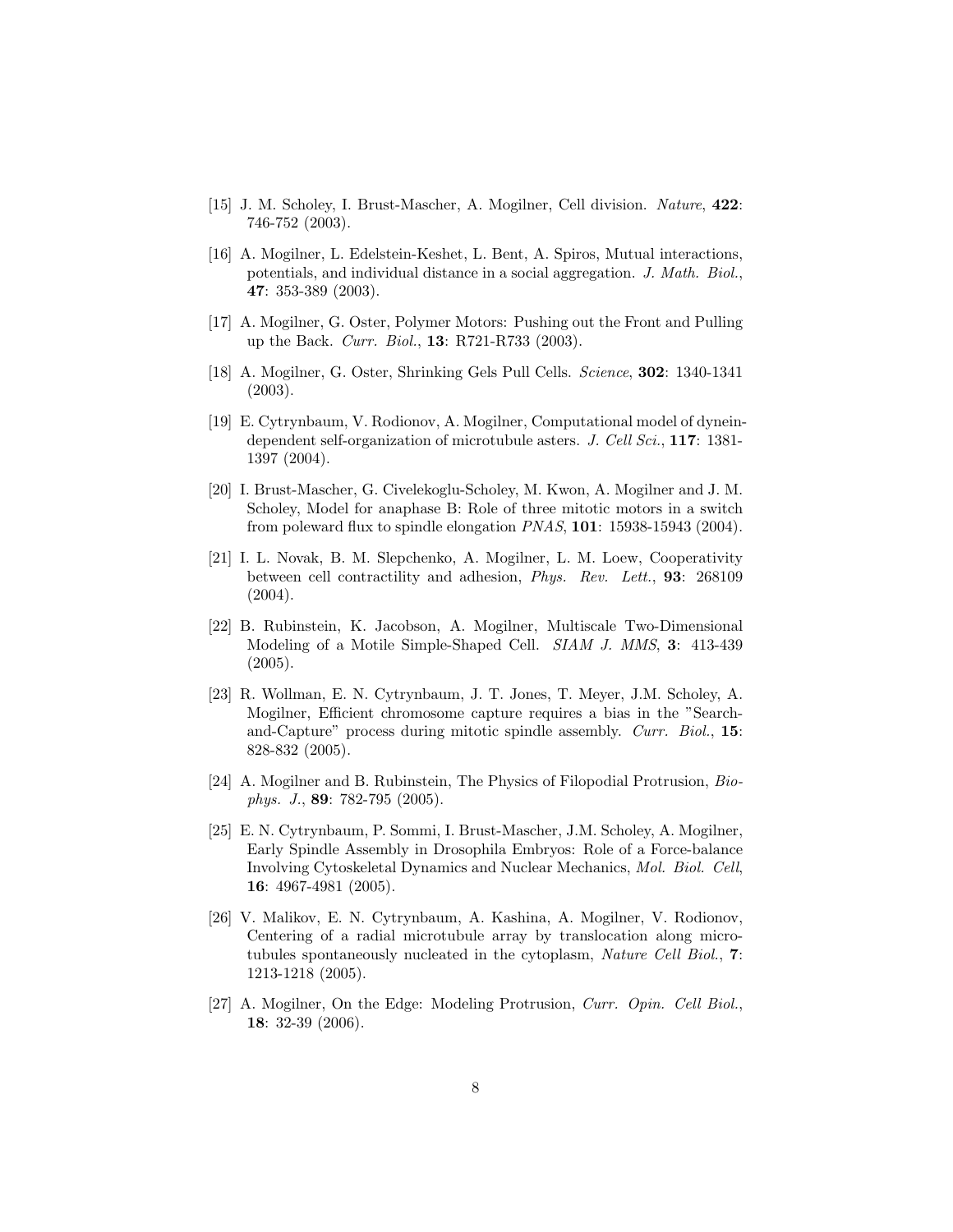- [28] A. Mogilner, R. Wollman, G. Civelekoglu-Scholey, J. Scholey, Modeling Mitosis, Trends Cell Biol., 16: 88-96 (2006).
- [29] A. Mogilner, R. Wollman, W. Marshall, Quantitative modeling in cell biology: what is it good for?, Dev. Cell, 11: 279-287 (2006).
- [30] M. Prass, K. Jacobson, A. Mogilner, M. Radmacher, Direct measurement of the lamellipodial protrusive force in migrating cell, J. Cell Biol., 174: 767-772 (2006).
- [31] C. I. Lacayo, Z. Pincus, M. M. VanDuijn, C. A. Wilson, D. A. Fletcher, F. B. Gertler, A. Mogilner, J. A. Theriot, Emergence of Large-Scale Cell Morphology and Movement from Local Actin Filament Growth Dynamics, PLOS Biology, 5: e233 (2007).
- [32] M. M. Kozlov, A. Mogilner, Model of polarization and bi-stability of cell fragments, Biophys. J., 93: 1-9 (2007).
- [33] R. Wollman, G. Civelekoglu-Scholey, J. M. Scholey, A. Mogilner, Reverse engineering of force integration during mitosis in the Drosophila embryo, Mol. Syst. Biol., 4: 195 (2008).
- [34] K. Keren, Z. Pincus, G. M. Allen, E. L. Barnhart, G. Marriott, A. Mogilner, J. A. Theriot, Mechanism of shape determination in motile cells, Nature, 453: 475-480 (2008).
- [35] Choi CK, Vicente-Manzanares M, Zareno J, Whitmore LA, Mogilner A, Horwitz AF. Actin and alpha-actinin orchestrate the assembly and maturation of nascent adhesions in a myosin II motor-independent manner. Nat. Cell Biol., 10: 1039-1050 (2008).
- [36] A. Mogilner, Mathematics of cell motility: have we got its number? *J Math* Biol., 58: 105-134 (2009).
- [37] Keren K, Yam PT, Kinkhabwala A, Mogilner A, Theriot J. Intracellular fluid flow in rapidly moving cells, *Nature Cell Biol.*, **11**: 1219-1224 (2009).
- [38] Raja Paul, Roy Wollman, William T. Silkworth, Isaac K. Nardi, Daniela Cimini, Alex Mogilner. Computer simulations predict that chromosome movements and rotations accelerate mitotic spindle assembly without compromising accuracy, PNAS, 106: 15708-1513 (2009).
- [39] Mogilner A., Keren K. The shape of motile cells, Curr Biol., 19: R762-R771 (2009).
- [40] M J Dayel, O Akin, M Landeryou, V I Risca, A Mogilner, R D Mullins, In Silico Reconstitution of Actin-Based Symmetry Breaking and Motility, PLoS Biology, 7:e1000201 (2009).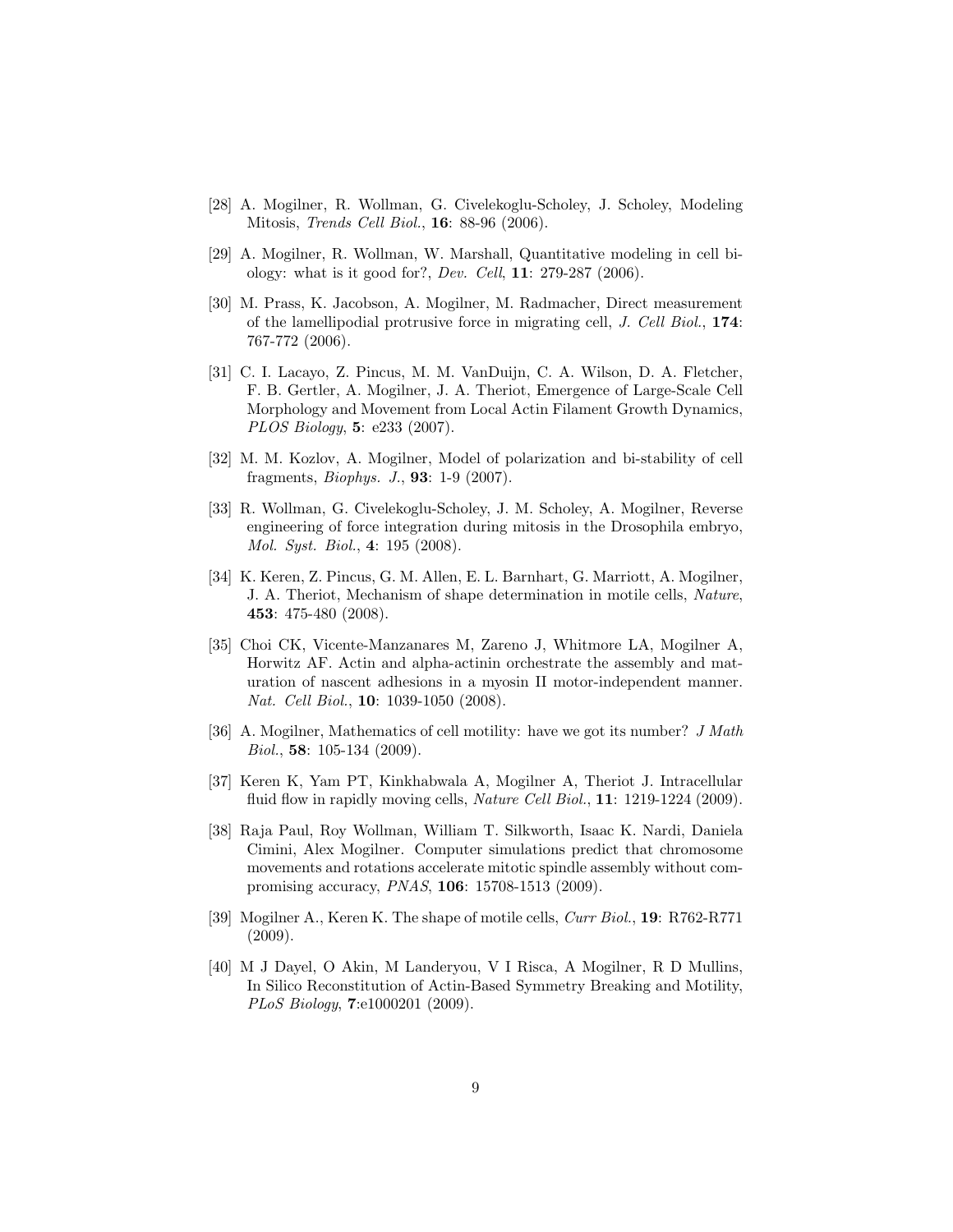- [41] B. Rubinstein, M. F. Fournier, K. Jacobson, A. Verkhovsky, A. Mogilner Actin-myosin viscoelastic flow in the keratocyte lamellipod, Biophys. J., 97: 1853-1863 (2009).
- [42] A. Mogilner, E. Craig, Toward a quantitative understanding of mitoticspindle assembly and mechanics,  $J$  Cell Sci., **123**: 3435-3445 (2010).
- [43] J. Zhu, A. Burakov, V. Rodionov, A. Mogilner. Finding the cell center by a balance of dynein and myosin pulling and microtubule pushing: computational study. Mol. Biol. Cell, 21: 4418-4427 (2010).
- [44] Barnhart EL, Lee K-C, Keren K, Mogilner A, Theriot JA (2011) An Adhesion-Dependent Switch between Mechanisms That Determine Motile Cell Shape. PLoS Biol 9: e1001059. (2011).
- [45] Valentin Magidson, Christopher B. OConnell, Raja Paul, Jadranka Lonarek, Alex Mogilner and Alexey Khodjakov Spatial arrangement of chromosomes during prometaphase accelerates spindle assembly. Cell, 146: 555-567 (2011).
- [46] Charles W. Wolgemuth, Jelena Stajic, and Alex Mogilner, Redundant mechanisms for stable cell locomotion revealed by minimal models. Biophys J 101: 545-553 (2011).
- [47] Ambarish Kunwar, Suvranta K. Tripathy, Jing Xu, Michelle Mattson, Roby Sigua, Richard McKinney, Clare Yu,3, Alex Mogilner, and Steven P. Gross, Mechanical stochastic tug-of-war models cannot explain bidirectional lipid-droplet transport. PNAS, 108: 18960-18965 (2011).
- [48] D. Odde, A. Mogilner, Modeling Cellular Processes in 3D. Trends Cell Biol. 21: 692-700 (2011).
- [49] Noa Ofer, Alex Mogilner, Kinneret Keren. Actin Disassembly Clock Determines Shape and Speed of Lamellipodial Fragments. PNAS, 108: 20394- 20399 (2011).
- [50] William T. Silkworth, Isaac K. Nardi, Raja Paul, Alex Mogilner, Daniela Cimini, Timing of centrosome separation is important for accurate chromosome segregation. *Mol. Biol. Cell* **23**: 401-411 (2012).
- [51] Catherine I. Lacayo, Paula A. G. Soneral, Jie Zhu, Mark A. Tsuchida, Matthew J. Footer, Frederick S. Soo, Yu Lu, Younan Xia, Alexander Mogilner, and Julie A. Theriot, Choosing Orientation: Influence of Cargo Geometry and ActA Polarization on Actin Tails. Mol. Biol. Cell 23: 614-629 (2012)
- [52] Vinogradova T, Paul R, Grimaldi AD, Loncarek J, Miller PM, Yampolsky D, Magidson V, Khodjakov A, Mogilner A, Kaverina I., Concerted effort of centrosomal and Golgi-derived microtubules is required for proper Golgi complex assembly but not maintenance. Mol. Biol. Cell 23: 820-833 (2012).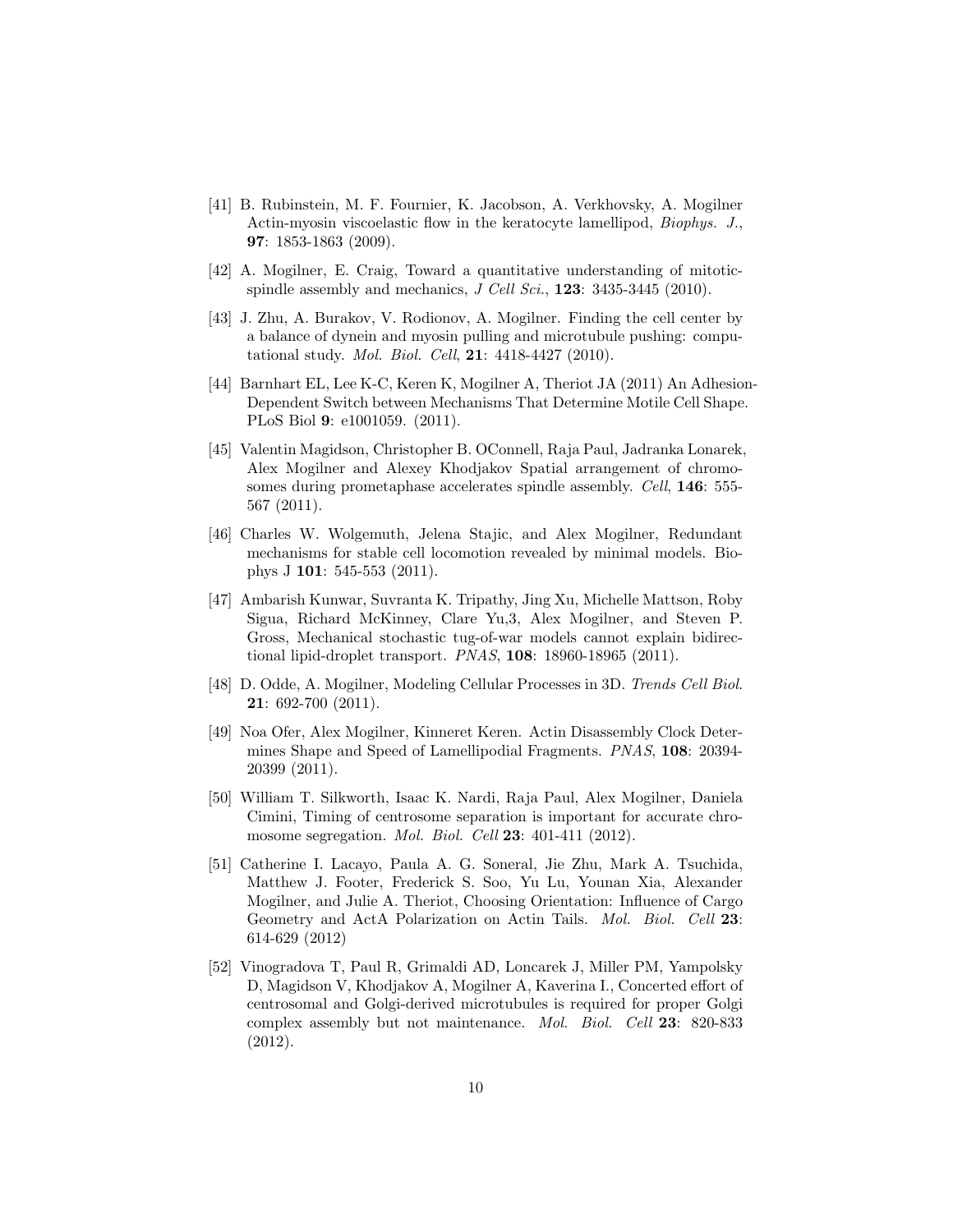- [53] Alex Mogilner, Jun Allard and Roy Wollman. Cell polarity: Quantitative modeling as a tool in cell biology. Science. 336: 175-179 (2012).
- [54] Jonathan N. Thon, Hannah Macleod, Antonija Jurak Begonja, Jie Zhu, Kun-Chun Lee, Alex Mogilner, John H. Hartwig, Joseph E. Italiano Jr. Microtubule and cortical forces determine platelet size during vascular platelet production. Nat. Commun. 3: 852 (2012).
- [55] Jie Zhu, Alex Mogilner, Mesoscopic Model of Actin-Based Propulsion. PLoS Comp Biol, 8 (11) e1002764 (2012).
- [56] Jun Allard and Alex Mogilner. Traveling waves in actin dynamics and cell motility. Cur Opin Cell Biol, 25: 107-115 (2013).
- [57] Yaohui Sun, Hao Do, Jing Gao, Ren Zhao, Min Zhao, Alex Mogilner. Keratocyte fragments and cells utilize competing pathways to move in opposite directions in an electric field. Cur Biol, 23: 569-574 (2013).
- [58] Greg M. Allen, Alex Mogilner, Julie A. Theriot. Electrophoresis of cellular membrane components creates the directional cue guiding keratocyte galvanotaxis. Cur Biol, 23: 560-568 (2013).
- [59] Weiwei Luo, Cheng-han Yu, Zi Zhao Lieu, Jun Allard, Alex Mogilner, Michael P. Sheetz and Alexander Bershadsky, Analysis of the global organization and dynamics of cytoplasmic actin networks J Cell Biol, 202: 1057-1073 (2013).
- [60] Gaudenz Danuser, Jun Allard and Alex Mogilner. Mathematical modeling of eukaryotic cell migration: insights beyond experiments. Ann. Rev. Cell Dev. Biol., 29: 501-528 (2013).
- [61] Erin L. Barnhart, Kun-Chun Lee, Greg M. Allen, Julie A. Theriot, Alex Mogilner The balance between cell-substrate adhesion and myosin contraction determines the frequency of motility initiation in fish keratocytes. PNAS, 112: 5045-50 (2015).
- [62] Valentin Magidson, Raja Paul, Nachen Yang, Jeffrey Ault, Christopher O'Connell, Bruce McEwen, Alex Mogilner, and Alexey Khodjakov. Adaptive changes in the kinetochore architecture facilitate proper spindle assembly *Nat Cell Biol*, **17**: **1134-44** (2015).
- [63] Alexis J. Lomakin, Kun-Chun Lee, Sangyoon J. Han, Amy Bui, Michael Davidson, Alex Mogilner, Gaudenz Danuser. Competition of two distinct actin networks for actin defines a bistable switch for cell polarization. Nat Cell Biol, 17:1435-45 (2015).
- [64] Charlotte Guetta-Terrier, Hongyan Long, Pascale Monzo, Jie Zhu, Chew Sing Yian, Alexander Mogilner, Benoit Ladoux, Nils C. Gauthier. Protrusive Waves Guide 3D Cell Migration along Nanofibers. J Cell Biol, 211: 683-701 (2015).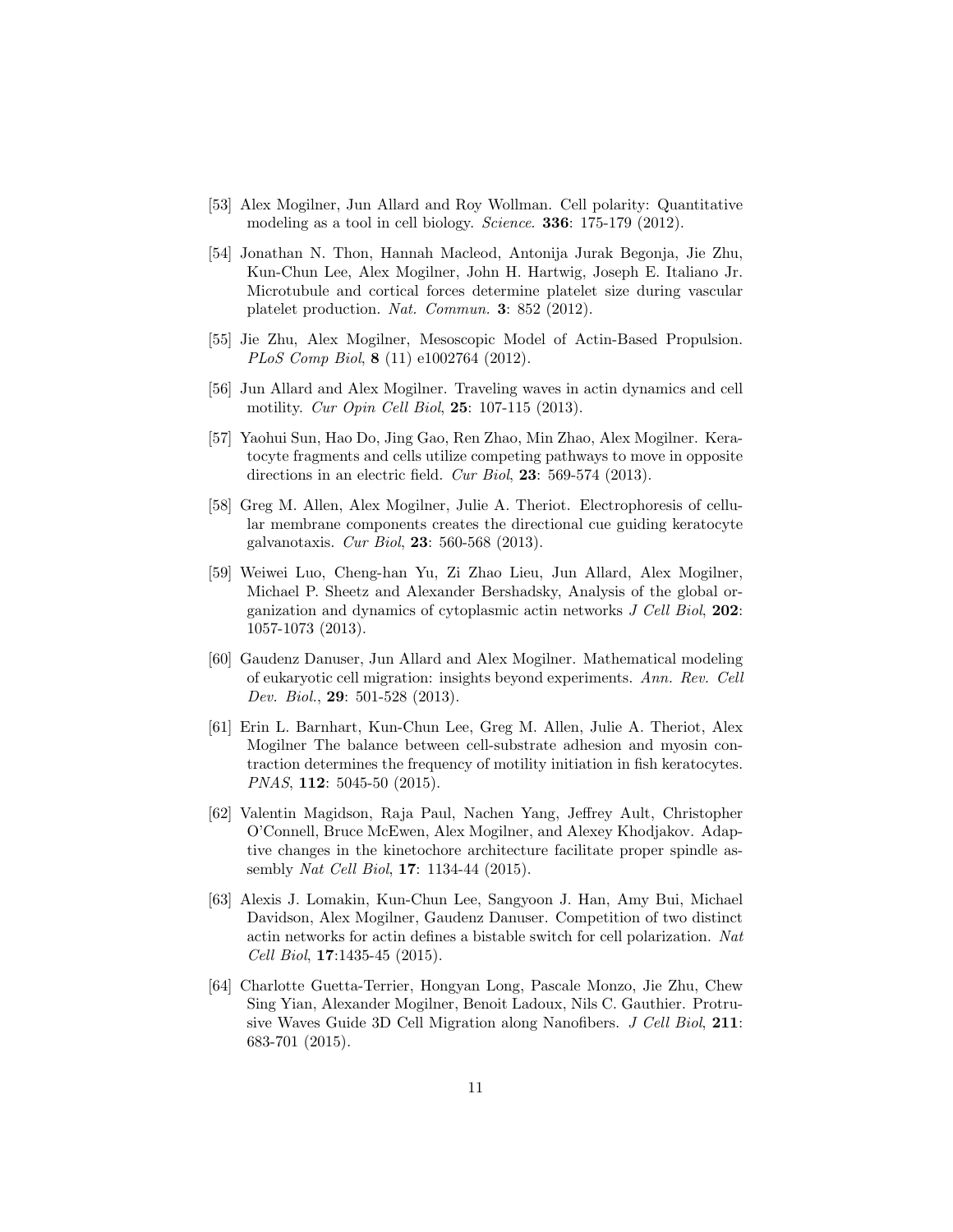- [65] D. Oelz, B. Rubinstein and A. Mogilner. Contraction of random actomyosin arrays is enabled by the combined effect of actin treadmilling and crosslinking. Biophys J, 109: 1818-29 (2015).
- [65] Zhu J, Mogilner A. Comparison of cell migration mechanical strategies in three-dimensional matrices: a computational study. Interface Focus, 6: 20160040 (2016).
- [66] A. Mogilner and A. Manhart. Agentbased modeling: case study in cleavage furrow models. Mol Biol Cell, 27: 3379-84 (2016).
- [67] Erin L. Barnhart, Jun Allard, Sunny S. Lou, Julie A. Theriot, Alex Mogilner. Adhesion-Dependent Wave Generation in Crawling Cells. Cur Biol, 27: 112 (2017).
- [68] C. A. Copos, S. Walcott, J. C. del Alamo, E. Bastounis, A. Mogilner, R. D. Guy. Mechanosensitive adhesion explains stepping motility in amoeboid cells. Biophys J, 112: 267282 (2017).
- [69] Boujemaa-Paterski R, Suarez C, Klar T, Zhu J, Gurin C, Mogilner A, Thry M, Blanchoin L. Network heterogeneity regulates steering in actin-based motility. Nat Comm, 8: 655 (2017).
- [70] Boris Y. Rubinstein and Alex Mogilner. Myosin clusters of finite size develop contractile stress in 1D random actin arrays. Biophys J, 113: 937- 947 (2017).
- [71] D Raz-Ben Aroush, N Ofer, E Abu-Shah, J Allard, O Krichevsky, A Mogilner, K Keren. Actin turnover in lamellipodial fragments, Curr Biol., 27: 2963-2973 (2017).
- [72] Y Zhang, G Xu, R M Lee, Z Zhu, J Wu, S Liao, G Zhang, Y Sun, A Mogilner, W Losert, T Pan, F Lin, Z Xu, M Zhao. Collective Cell Migration has Distinct Directionality and Speed Dynamics. Cell Mol Life Sci, 74: 3841-3850 (2017).
- [73] M. Nickaeen, I.L. Novak, S. Pulford, A. Rumack, J. Brandon, B.M. Slepchenko, A. Mogilner. A free-boundary model of a motile cell explains turning behavior. *PLoS Comp. Biol.*, **13**: e1005862 (2017).
- [74] Yao-Hui Sun, Yuxin Sun, Kan Zhu, Brian Reid, Bruce W. Draper, Min Zhao, Alex Mogilner. Electric fields accelerate cell polarization through multiple mechanochemical pathways. J Cell Physiol, 233: 2378-2385 (2018).
- [75] A. Mogilner, A. Manhart. Intracellular fluid mechanics: coupling cytoplasmic flow with active cytoskeletal gel. Annu. Rev. Fluid Mech., 50: 347-370 (2018).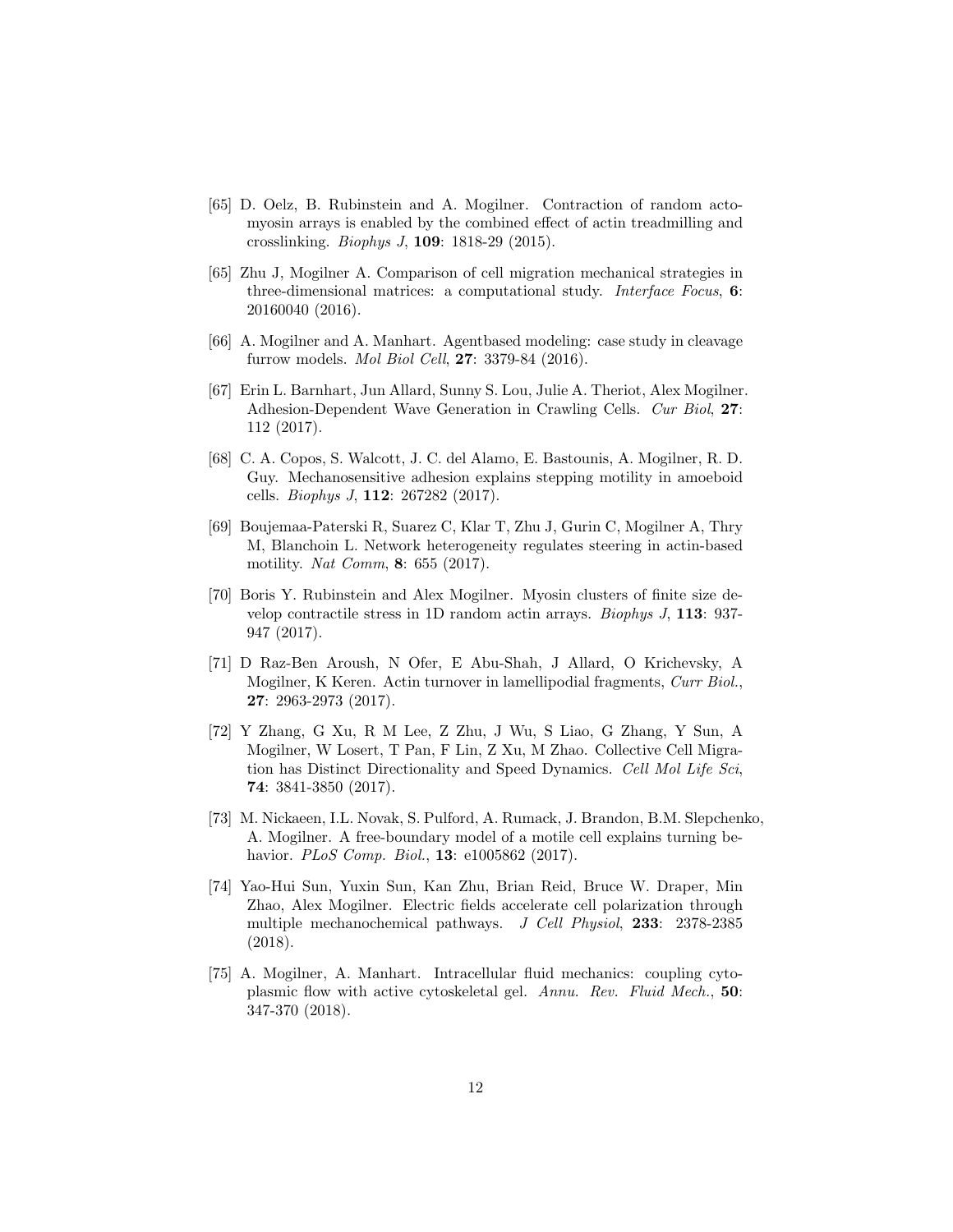- [76] B. Fogelson, A. Mogilner. Actin-myosin force generation and symmetry breaking in the model stress fiber. SIAM J. Applied Math., 78: 1754- 1777(2018).
- [77] A. Manhart, S. Windner, M. Baylies, A. Mogilner, Mechanical positioning of multiple nuclei in muscle cells. PLoS Comp. Biol., 14(6): e1006208 (2018).
- [78] D. B. Oelz, U. del Castillo, V. I. Gelfand, and A. Mogilner, Microtubule dynamics, kinesin-1 sliding and dynein action drive growth of cell processes. Biophys. J., 115: 1614-1624 (2018).
- [79] Yaohui Sun, Brian Reid, Fernando Ferreira, Guillaume Luxardi, Li Ma, Kristen L. Lokken, Kan Zhu, Gege Xu, Yuxin Sun, Volodymyr Ryzhuk, Betty P. Guo, Carlito B. Lebrilla, Emanual M. Maverakis, Alex Mogilner, Min Zhao. Infection-generated electric field in gut epithelium drives bidirectional migration of macrophages.  $PLoS$  Biol.,  $17(4)$ : e3000044 (2019).
- [80] Maya Malik-Garbi, Niv Ierushalmi, Silvia Jansen, Enas Abu-Shah, Bruce L. Goode, Alex Mogilner, Kinneret Keren. Scaling behavior in steadystate contractile actomyosin network flow. Nat. Physics, 15: 509-516 (2019).
- [81] Stefanie E. Windner, Angelika Manhart, Amelia Brown, Alex Mogilner, Mary K. Baylies. Nuclear scaling is coordinated among individual nuclei in multinucleated muscle fibers. Dev. Cell.,  $49(1)$ :  $48-62.$ e3 (2019).
- [82] Angelika Manhart, Aleksandra Icheva, Christophe Guerin, Tobbias Klar, Rajaa Boujemaa-Paterski, Manuel Thery, Laurent Blanchoin, Alex Mogilner. Reconstitution of the equilibrium state of dynamic actin networks. eLife, 8: e42413 (2019).
- [83] Jun Allard, Marie Doumic, Alex Mogilner, Dietmar Oelz. Sliding of two parallel microtubules generated by multiple identical motors. J. Math. Biol., 79: 571-594 (2019).
- [84] Vikash Verma, Alex Mogilner, Thomas J. Maresca. Classical and Emerging Regulatory Mechanisms of Cytokinesis in Animal Cells. Biology, 8(3): 55 (2019).
- [85] Greg M. Allen, Kun Chun Lee, Erin L. Barnhart, Mark A. Tsuchida, Cyrus A. Wilson, Edgar Gutierrez, Alexander Groisman, Alex Mogilner, Julie A. Theriot. Cell Mechanics at the Rear Act To Steer the Direction of Cell Migration. Cell Systems, : (2020).
- [86] Niv Ierushalmi, Maya Malik-Garbi, Angelika Manhart, Enas Abu-Shah, Bruce L. Goode, Alex Mogilner, Kinneret Keren. Centering and symmetry breaking in confined contracting actomyosin networks. eLife 9:e55368 (2020).